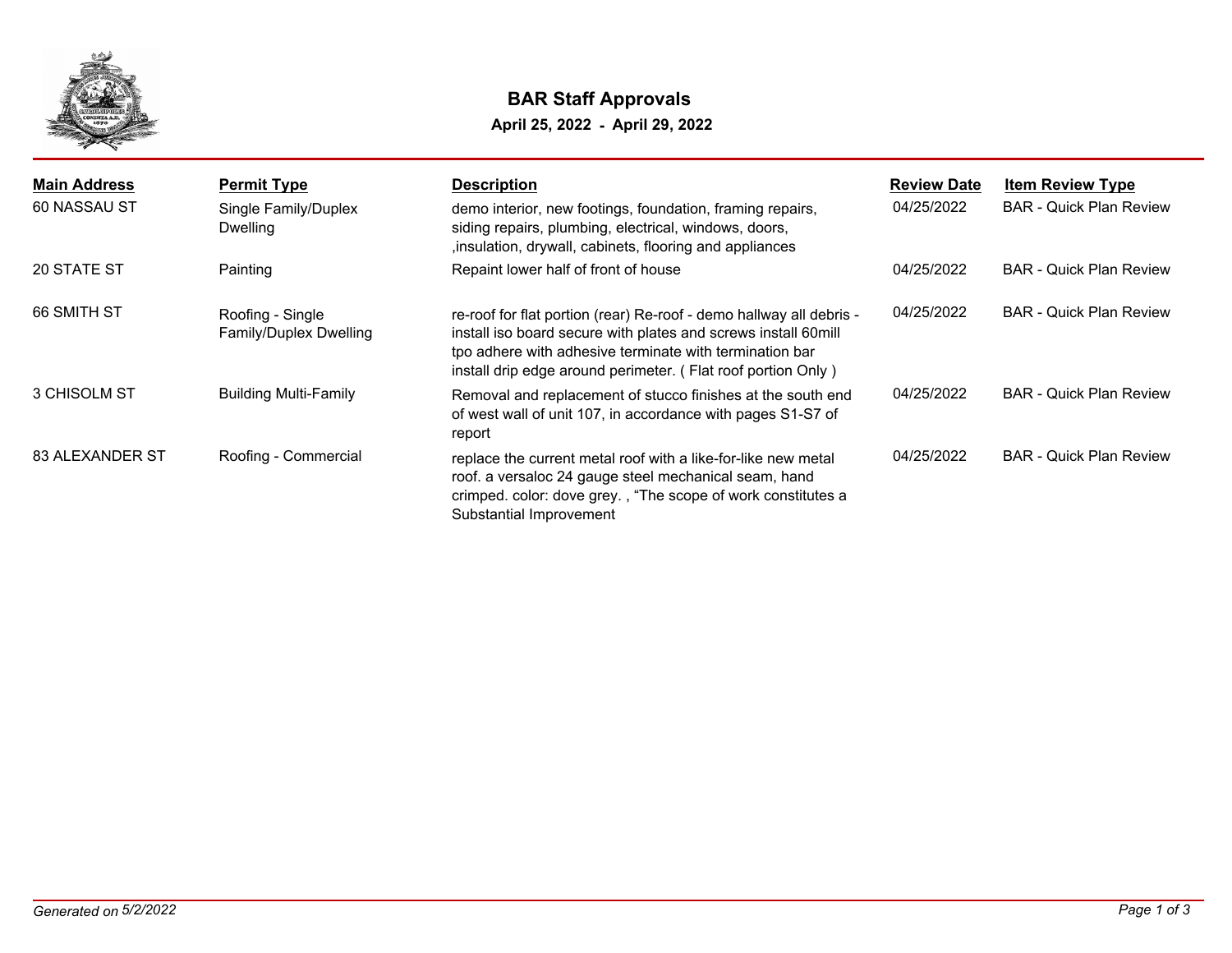## **April 25, 2022 - April 29, 2022 BAR Staff Approvals**

| <b>Main Address</b><br>183 LINE ST | <b>Permit Type</b><br>Single Family/Duplex<br><b>Dwelling</b> | <b>Description</b><br>New plumbing, HVAC, insulation, sheetrock & painting:<br>siding repair<br>updated scope: 2.10.22: The scope of work is as follows:<br>Exterior siding repair followed by exterior paint, same color.<br>New roof as well as replacing facia and soffits, followed by<br>paint (same color).                                                                                                                                                                                                                                                                                                                                                                                                                                                                                                          | <b>Review Date</b><br>04/25/2022 | Item Review Type<br><b>BAR - Quick Plan Review</b> |
|------------------------------------|---------------------------------------------------------------|----------------------------------------------------------------------------------------------------------------------------------------------------------------------------------------------------------------------------------------------------------------------------------------------------------------------------------------------------------------------------------------------------------------------------------------------------------------------------------------------------------------------------------------------------------------------------------------------------------------------------------------------------------------------------------------------------------------------------------------------------------------------------------------------------------------------------|----------------------------------|----------------------------------------------------|
|                                    |                                                               | Interior: Continuing the work started by previous<br>homeowner/contractor. I will have to continue framing,<br>electrical and plumbing. I can pull permits for all. They all will<br>have to be rough-in inspected due to the current layout and<br>condition of the property. The layout will be as proposed in<br>the drawing provided. Rough electrical, plumbing have<br>already been started I'll just take it to a complete rough-in<br>status. Framing, a LVL will be needed to complete the open<br>concept and engineer drawing will be submitted as soon as<br>the engineer complete that task. If more details are needed,<br>outside the description in the application, please let me<br>know either by phone or email. I've attached a few photos as<br>well. Thanks and I look forward to hearing from you. |                                  |                                                    |
| 9 MARION ST Carriage<br>House      | Single Family/Duplex<br><b>Dwelling</b>                       | change exhaust fan/light ADU, install skylight, dry wall and<br>paint                                                                                                                                                                                                                                                                                                                                                                                                                                                                                                                                                                                                                                                                                                                                                      | 04/25/2022                       | <b>BAR - Quick Plan Review</b>                     |
| 505 SAINT ANDREWS<br><b>BLVD</b>   | Single Family/Duplex<br>Dwelling                              | remodel of existing kitchen, bathrooms ad bedrooms to<br>include demo of interior walls and roof. build back roof to<br>existing layout. addition of 2 beds, 2 baths and front facade.                                                                                                                                                                                                                                                                                                                                                                                                                                                                                                                                                                                                                                     | 04/26/2022                       | <b>BAR - Quick Plan Review</b>                     |
| 21 SAVAGE ST                       | Single Family/Duplex<br><b>Dwelling</b>                       | install a second level sunroom on the existing footprint at the<br>rear of the home that is currently 1 story.                                                                                                                                                                                                                                                                                                                                                                                                                                                                                                                                                                                                                                                                                                             | 04/27/2022                       | <b>BAR - Quick Plan Review</b>                     |
| 65 BARRE ST                        | Demolition                                                    | Demolition of residential house                                                                                                                                                                                                                                                                                                                                                                                                                                                                                                                                                                                                                                                                                                                                                                                            | 04/27/2022                       | <b>BAR - Quick Plan Review</b>                     |
| 387 KING ST                        | <b>Building Commercial</b>                                    | Exterior Maintenance. Remove and Replace Joint Sealants,<br>Selective Repointing, Terra Cotta Spall Repairs, Terra Cotta<br>Glaze Pops, Concrete Spall Repairs, and Remove and<br>Replace Selective Brick Masonry Units.                                                                                                                                                                                                                                                                                                                                                                                                                                                                                                                                                                                                   | 04/27/2022                       | <b>BAR - Quick Plan Review</b>                     |
| 26 MORRIS ST                       | Single Family/Duplex<br><b>Dwelling</b>                       | Exterior painting and carpentry                                                                                                                                                                                                                                                                                                                                                                                                                                                                                                                                                                                                                                                                                                                                                                                            | 04/27/2022                       | <b>BAR - Quick Plan Review</b>                     |
| 16 ROSE LN                         | Painting                                                      | Painting - new colors                                                                                                                                                                                                                                                                                                                                                                                                                                                                                                                                                                                                                                                                                                                                                                                                      | 04/27/2022                       | <b>BAR - Quick Plan Review</b>                     |
| 237 KING ST STE C                  | Sign                                                          | install interior hallway right angle sign                                                                                                                                                                                                                                                                                                                                                                                                                                                                                                                                                                                                                                                                                                                                                                                  | 04/27/2022                       | <b>BAR - Quick Plan Review</b>                     |